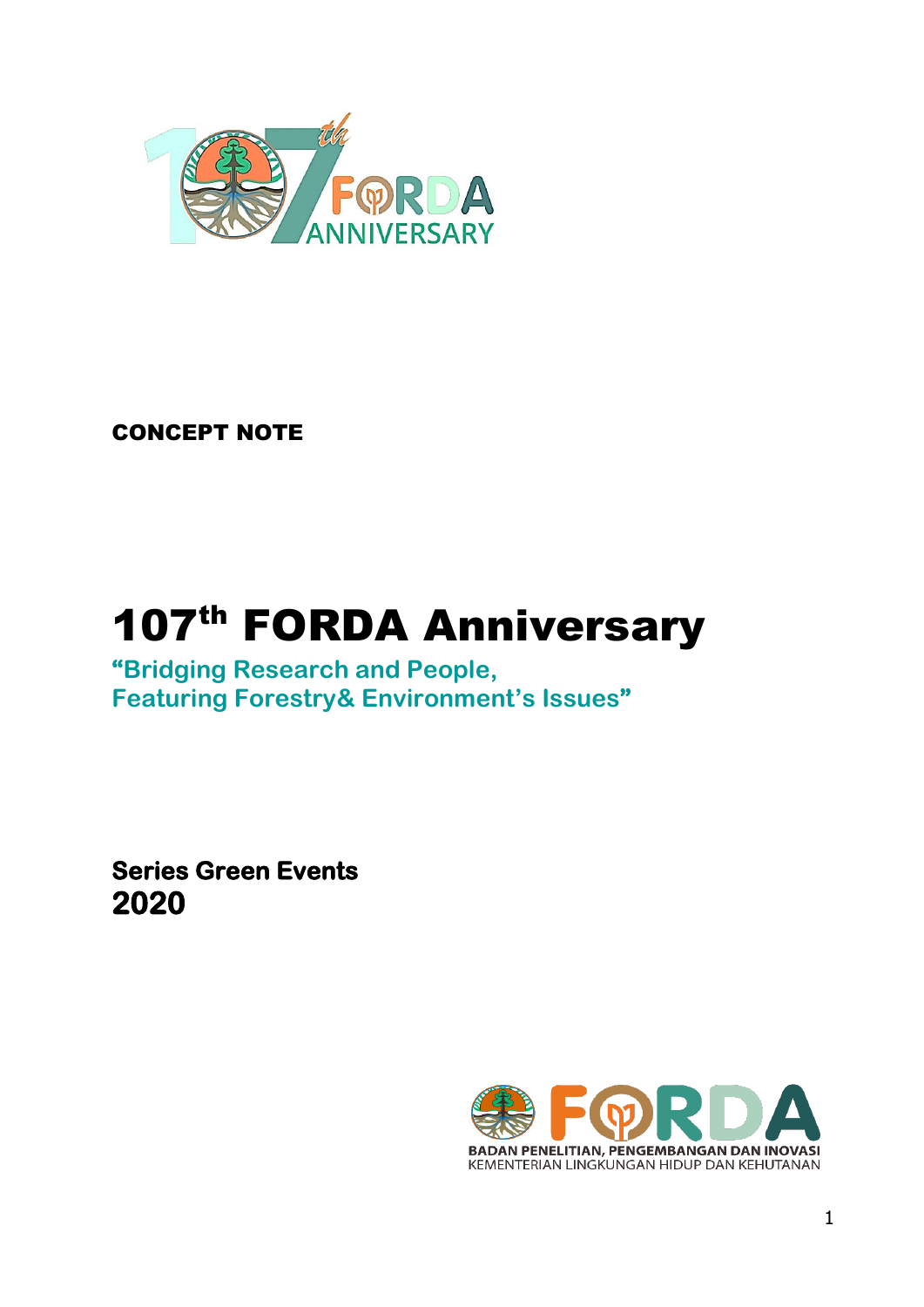## **Urgencies & Challenges: Reformulating 4 pathways of FORDA**

Over the past five decades, global population has doubled in size. Natural resources extraction has accelerated environmental damage over last two decades. It is estimated that more than 90 percent of global biodiversity has been lost; pressure on availability of surface water has increased, and approximately half of global climate change impacts has been caused by uncontrolled natural resources extraction. Global trends until 2019 shows a well-being indicator has grown faster than resource utilization. Those trends emerge challenges on how to decouple unbalanced interaction between economic growth and environmental degradation. Thus, negative impacts from economic growth on the environment could be gradually reduced.

More than four decades, a forest resource in Indonesia has played a significant role in boosting Indonesian economic growth. However, the forest management in Indonesia is facing a complex challenges, such; forest fire, biodiversity loss, forest area allocation, agrarian reform issues, social forests, indigenous community management, natural (watershed and climate) disaster, and poverty. Addressing those challenges, every aspect of forestry and environmental challenges should be solved not only through political approach but also through scientific approach. Indeed, the political approach is more powerful rather than the scientific approach due to insufficiently Research and Development playing its role. R & D institutions should improve not only production and coproduction knowledge aspect, but also R & D institution should ensure adopting and adopting process of knowledge as integral part. Decisions cannot discrete from intertwined technical, facts and values. Value judgments play a major role contesting a science to steer forest management.

Considering as Indonesian governmental research institution on the environmental and forestry sectors, Forest and Environment Research, Development, and Innovation Agency (FORDA) is an important key players in developing forestry science and technology. FORDA also has a uniqueness of research entity and the uniqueness is formulated into 4 (four) pathways:

- Firstly, Production, co-production and reproduction of knowledge;
- Secondly, *Debate of science*, urging a campaign and advocating science;
- Thirdly, Enhancing networking & outreach;
- Fourth, Building a Branding, Engaging Commercialization and entrepreneurship on the disruptive information 4.0 era and the virtual society 5.0 era.

A momentum of 107<sup>th</sup> year's anniversary encourages FORDA for expanding its efforts and for synergizing its resources to gain global and national recognitions. With support from governments and its partners, FORDA commits to develop science and technology on the forest and environmental sector to positively contribute for people welfare as well as advance of knowledge. FORDA has many lesson learned which bring benefits to people and nature. Thereby, these series of events promote a theme entitled "Bridging Research and People, Featuring Forestry & Environment's Issues".

## **Theme : FORDA Thematic Streams**

The overall theme of 107<sup>th</sup> FORDA anniversary will be "Bridging Research and People, Featuring Forestry & Environment's Issues". The philosophy behind the theme is to reflect a positive contribution of Research and Development on the forest and environment sectors in Indonesia for developing science and giving benefit to people. It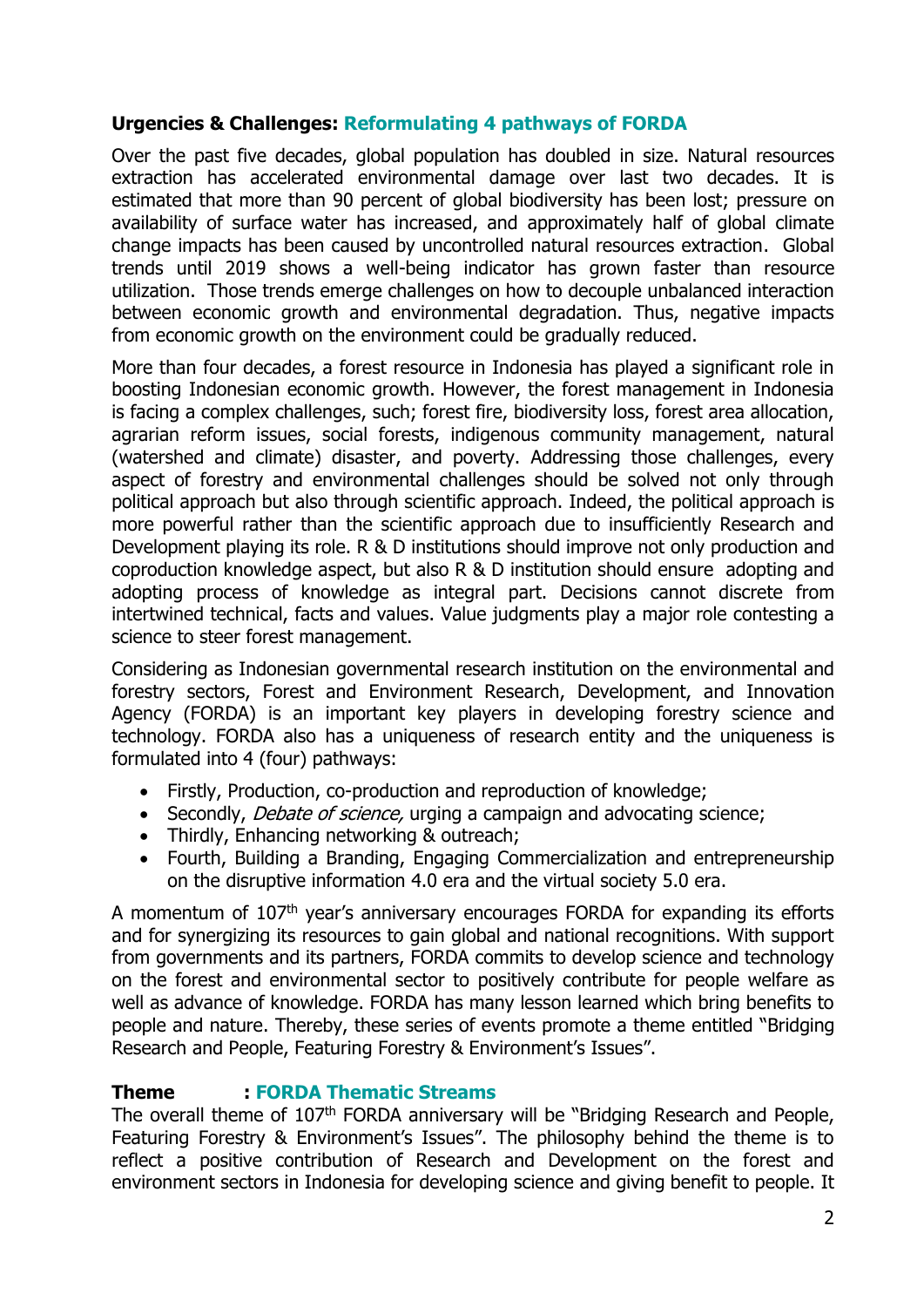is also to acknowledge crucial issues on environmental and forestry management and it is to offer solutions based on scientifically approach. Furthermore, the approach has considered wider aspects, such as: economic, social, humanity, gender and culture. Those aspects are considered in a holistic manner.

Considering that theme, the series of green event are arranged into thematic pattern, such as: FORDA Youth, FORDA Awarding, FORDA Heroes, FORDA Clean & Health, FORDA Circular Economy, FORDA Talks, FORDA Care, FORDA Journalism Zone, FORDA Business, FORDA Gallery, FORDA Exhibitions. We encourage our partners to bring their ideas and initiatives along the event

#### **Design of Event : The concept of event, Media Coverage strategy and The Uniqueness of event**

Each thematic event will be organized by a host event. The host has authorities to design, to organize and to run the event. Ensuring each event run smoothly, it is recommended that each host event organize various activities in the interactive formats, such as plenary/parallel session, group discussion, workshops, business forum, mini seminar, talk show, and so on. It should be ensured that each event provide sufficient time for question & answer session. Furthermore, the host also encouraged to create unusual events, such as: untold stories corner, exhibitions, selfie walls, awarding and heroes, environment and forest movie halls, launch pads, multimedia features, food and beverages floor/ tablets. Giving distinct experiences to audience, events with applicable geographic variety are encouraged to apply. Aim of those all offered concepts is to provide overarching lessons and to contribute to the overall frameworks of FORDA's role.

The series of green events will catch media attention. Widely media coverage could be done by conducting press release and press conference. Both of them will be done on site during the event. Spreading information and key messages also can be done through using other portals, such as: hard news on social media channels; digital newsletters; mailing list and virtual group discussion. To promote the event, host can set up webinars along the 107<sup>th</sup> FORDA Anniversary events.

For catching global attention, both printed media and online media will be involved as media partners to report all events on 107<sup>th</sup> FORDA anniversary and those media will spread our news to reach international and national audiences.

Another uniqueness of the event is a dress code. Event organizer and participants will wear culture dress 'Batik' during the event. The Batik itself represents Indonesian cultural richness and FORDA willingly promotes this culture.

Promoting eco-friendly lifestyle is other key messages of 107<sup>th</sup> FORDA anniversary. Event organizer will put in concepts of reducing, reusing and recycling plastic waste during all sessions of events. Thus, applying those concepts will promote the event as 'green events'.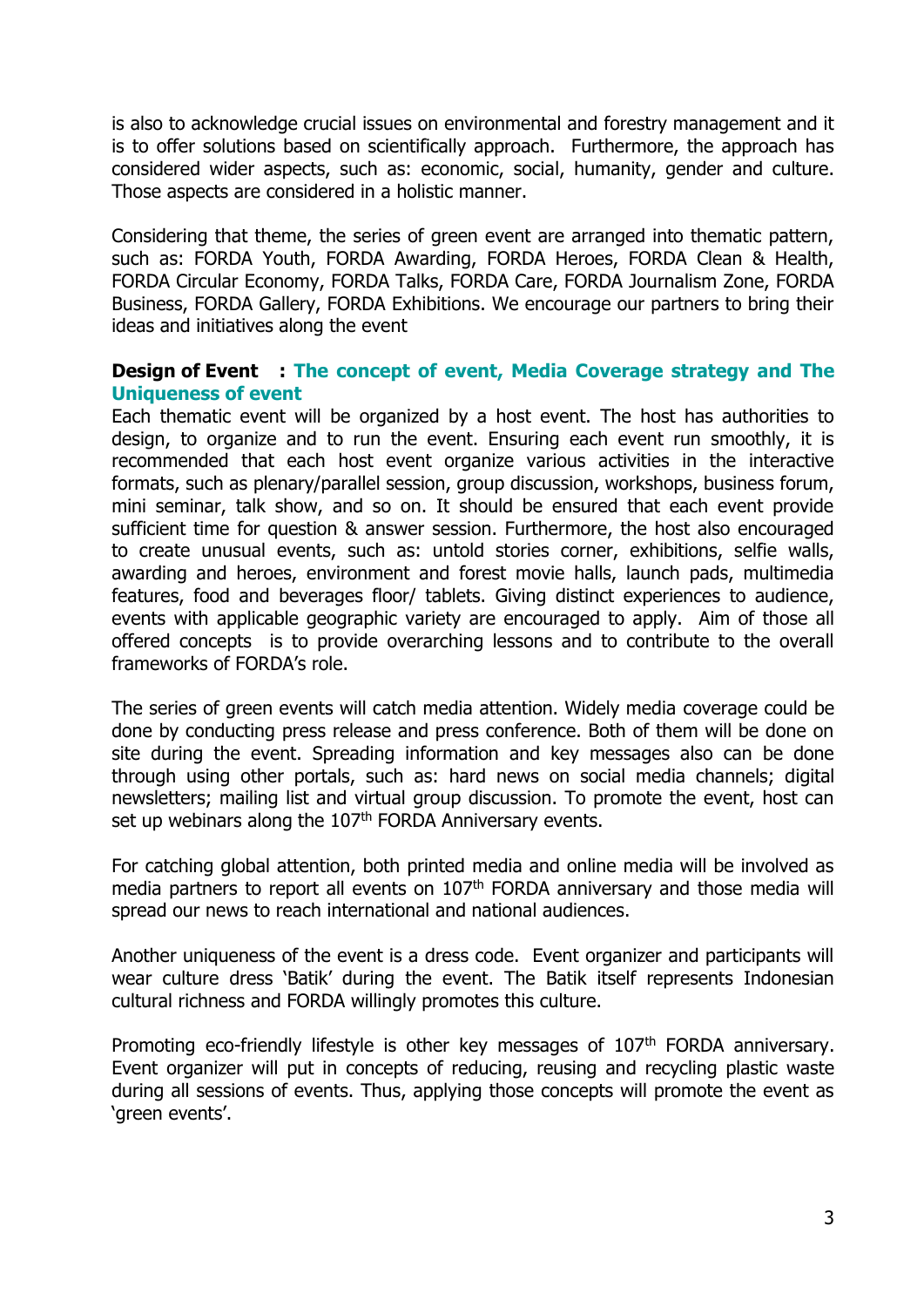## **Agendas**

The planned agenda is presented on the boxes below. We invite all centers and institutions to actively contribute as a host event during the series of green event 107th FORDA Anniversary. Also we invite both private and public partners to involve on the event.

| (July)<br><b>MODERATE</b><br><b>POST EVENT</b><br><b>EORDA</b><br>(May<br><b>Business:</b><br>(August<br>to<br>to<br><b>Bridging</b><br><b>December)</b><br>June)<br>Researchers and<br><b>LIGHT</b><br><b>EORDA</b><br><b>EORDA</b><br><b>Clean</b><br>&<br>Investors<br>in<br>- a<br>(March<br><b>Health:</b><br>to<br><b>Bazaar</b><br>workshop<br>to<br>Mobile<br>April)<br>Circulating<br>environmental<br>develop R & D<br>laboratory<br>economy<br>assessment<br>and<br><b>BUILD UP</b><br><b>EORDA</b><br>products<br>which belong to P3KLL<br>respecting<br>entering<br>the<br>(January to<br>Heroes:<br>Ramadan,<br>will provide free service<br>niche market<br>Commemorate<br><b>February</b> )<br><b>FORDA</b><br>Bazaar<br>to assess environmental<br><b>- FORDA</b><br><b>Forest Heroes</b><br><b>• FORDA Care:</b><br>is a kind of food<br>quality on the different<br><b>Exhibition:</b><br><b>- FORDA Talks:</b><br>festivals. It also<br>spots during periods of<br>Visiting and giving<br>A massive R & D<br>Talkshow of a new<br>trade in various<br>time<br>August<br>a hand to natural<br>to<br>product<br>bacteria species on<br>consumer goods<br>December<br>disaster victims at<br>exhibition will be<br>the post mining<br>innovation<br>and<br><b>- FORDA Youth:</b><br><b>Bogor</b><br>organized<br>in<br>area<br>recovery<br>products, such<br><b>EORDA</b><br>This event will develop<br>main office and<br>during<br>tobarium<br>as:<br>students'<br>ecoliteracy<br><b>Journalism</b><br>branch offices in<br>of<br>inauguration<br>perfume;<br>through<br>several<br>Zone:<br>of<br>once<br>Int' Forest Day<br>upon<br>cajuput oil, leaf<br>activities, e.g:<br>A<br>capacity<br>time<br><b>EORDA</b><br>tea and so on<br>Edutourism<br>tour,<br>building<br>program<br><b>- FORDA</b><br><b>Exhibition:</b><br>innovation contest, story<br>journalism<br>in.<br>Promoting R & D<br>telling and etc<br>Care:<br>sector through in<br>Products<br>on the<br>Respecting<br>a<br>house training.<br>special<br>events,<br>holy<br>month,<br><b>- FORDA</b><br><b>ASEAN</b><br>e.g.:<br><b>FORDA</b><br>will<br>Library:<br><b>Biodiversity Centre</b><br>social<br>organize<br>Library<br>will<br>Meeting on March<br>services<br>by<br>arrange a meeting<br>2020<br>&<br>visiting orphan,<br>to discuss<br>joint<br><b>INDOGREEN</b><br>On<br>blood donor and<br>with<br>cooperation<br>April 2020<br>etc<br>other libraries<br><b>FORDA</b><br>$\bullet$<br>• FORDA Library:<br><b>Publication</b><br>А<br>semi<br>А<br>sharing<br>documentary<br>knowledge<br>and<br>describes<br>movie<br>experience<br><b>PRI</b><br>Ardi<br>workshop to meet<br>Koesoema's profile<br>international<br>an<br>from<br>past<br>to<br>standard. It also<br>present<br>by<br>officially announce<br>interviewing<br>a<br>Indonesian<br>elderly loyal users.<br>Journal<br>Forest<br>It is also featuring<br>Research<br>having<br>global recognition<br>indexed<br>in |         |  | <b>PEAK</b> |  |
|-----------------------------------------------------------------------------------------------------------------------------------------------------------------------------------------------------------------------------------------------------------------------------------------------------------------------------------------------------------------------------------------------------------------------------------------------------------------------------------------------------------------------------------------------------------------------------------------------------------------------------------------------------------------------------------------------------------------------------------------------------------------------------------------------------------------------------------------------------------------------------------------------------------------------------------------------------------------------------------------------------------------------------------------------------------------------------------------------------------------------------------------------------------------------------------------------------------------------------------------------------------------------------------------------------------------------------------------------------------------------------------------------------------------------------------------------------------------------------------------------------------------------------------------------------------------------------------------------------------------------------------------------------------------------------------------------------------------------------------------------------------------------------------------------------------------------------------------------------------------------------------------------------------------------------------------------------------------------------------------------------------------------------------------------------------------------------------------------------------------------------------------------------------------------------------------------------------------------------------------------------------------------------------------------------------------------------------------------------------------------------------------------------------------------------------------------------------------------------------------------------------------------------------------------------------------------------------------------------------------------------------------------------------------------------------------------------------------------------------------------------------------------------------------------------------------------------------------------------------------------------------------------------------------------------------------------------------------------------------------|---------|--|-------------|--|
|                                                                                                                                                                                                                                                                                                                                                                                                                                                                                                                                                                                                                                                                                                                                                                                                                                                                                                                                                                                                                                                                                                                                                                                                                                                                                                                                                                                                                                                                                                                                                                                                                                                                                                                                                                                                                                                                                                                                                                                                                                                                                                                                                                                                                                                                                                                                                                                                                                                                                                                                                                                                                                                                                                                                                                                                                                                                                                                                                                                         |         |  |             |  |
|                                                                                                                                                                                                                                                                                                                                                                                                                                                                                                                                                                                                                                                                                                                                                                                                                                                                                                                                                                                                                                                                                                                                                                                                                                                                                                                                                                                                                                                                                                                                                                                                                                                                                                                                                                                                                                                                                                                                                                                                                                                                                                                                                                                                                                                                                                                                                                                                                                                                                                                                                                                                                                                                                                                                                                                                                                                                                                                                                                                         |         |  |             |  |
|                                                                                                                                                                                                                                                                                                                                                                                                                                                                                                                                                                                                                                                                                                                                                                                                                                                                                                                                                                                                                                                                                                                                                                                                                                                                                                                                                                                                                                                                                                                                                                                                                                                                                                                                                                                                                                                                                                                                                                                                                                                                                                                                                                                                                                                                                                                                                                                                                                                                                                                                                                                                                                                                                                                                                                                                                                                                                                                                                                                         |         |  |             |  |
|                                                                                                                                                                                                                                                                                                                                                                                                                                                                                                                                                                                                                                                                                                                                                                                                                                                                                                                                                                                                                                                                                                                                                                                                                                                                                                                                                                                                                                                                                                                                                                                                                                                                                                                                                                                                                                                                                                                                                                                                                                                                                                                                                                                                                                                                                                                                                                                                                                                                                                                                                                                                                                                                                                                                                                                                                                                                                                                                                                                         |         |  |             |  |
|                                                                                                                                                                                                                                                                                                                                                                                                                                                                                                                                                                                                                                                                                                                                                                                                                                                                                                                                                                                                                                                                                                                                                                                                                                                                                                                                                                                                                                                                                                                                                                                                                                                                                                                                                                                                                                                                                                                                                                                                                                                                                                                                                                                                                                                                                                                                                                                                                                                                                                                                                                                                                                                                                                                                                                                                                                                                                                                                                                                         |         |  |             |  |
|                                                                                                                                                                                                                                                                                                                                                                                                                                                                                                                                                                                                                                                                                                                                                                                                                                                                                                                                                                                                                                                                                                                                                                                                                                                                                                                                                                                                                                                                                                                                                                                                                                                                                                                                                                                                                                                                                                                                                                                                                                                                                                                                                                                                                                                                                                                                                                                                                                                                                                                                                                                                                                                                                                                                                                                                                                                                                                                                                                                         |         |  |             |  |
|                                                                                                                                                                                                                                                                                                                                                                                                                                                                                                                                                                                                                                                                                                                                                                                                                                                                                                                                                                                                                                                                                                                                                                                                                                                                                                                                                                                                                                                                                                                                                                                                                                                                                                                                                                                                                                                                                                                                                                                                                                                                                                                                                                                                                                                                                                                                                                                                                                                                                                                                                                                                                                                                                                                                                                                                                                                                                                                                                                                         |         |  |             |  |
|                                                                                                                                                                                                                                                                                                                                                                                                                                                                                                                                                                                                                                                                                                                                                                                                                                                                                                                                                                                                                                                                                                                                                                                                                                                                                                                                                                                                                                                                                                                                                                                                                                                                                                                                                                                                                                                                                                                                                                                                                                                                                                                                                                                                                                                                                                                                                                                                                                                                                                                                                                                                                                                                                                                                                                                                                                                                                                                                                                                         |         |  |             |  |
|                                                                                                                                                                                                                                                                                                                                                                                                                                                                                                                                                                                                                                                                                                                                                                                                                                                                                                                                                                                                                                                                                                                                                                                                                                                                                                                                                                                                                                                                                                                                                                                                                                                                                                                                                                                                                                                                                                                                                                                                                                                                                                                                                                                                                                                                                                                                                                                                                                                                                                                                                                                                                                                                                                                                                                                                                                                                                                                                                                                         |         |  |             |  |
|                                                                                                                                                                                                                                                                                                                                                                                                                                                                                                                                                                                                                                                                                                                                                                                                                                                                                                                                                                                                                                                                                                                                                                                                                                                                                                                                                                                                                                                                                                                                                                                                                                                                                                                                                                                                                                                                                                                                                                                                                                                                                                                                                                                                                                                                                                                                                                                                                                                                                                                                                                                                                                                                                                                                                                                                                                                                                                                                                                                         |         |  |             |  |
|                                                                                                                                                                                                                                                                                                                                                                                                                                                                                                                                                                                                                                                                                                                                                                                                                                                                                                                                                                                                                                                                                                                                                                                                                                                                                                                                                                                                                                                                                                                                                                                                                                                                                                                                                                                                                                                                                                                                                                                                                                                                                                                                                                                                                                                                                                                                                                                                                                                                                                                                                                                                                                                                                                                                                                                                                                                                                                                                                                                         |         |  |             |  |
|                                                                                                                                                                                                                                                                                                                                                                                                                                                                                                                                                                                                                                                                                                                                                                                                                                                                                                                                                                                                                                                                                                                                                                                                                                                                                                                                                                                                                                                                                                                                                                                                                                                                                                                                                                                                                                                                                                                                                                                                                                                                                                                                                                                                                                                                                                                                                                                                                                                                                                                                                                                                                                                                                                                                                                                                                                                                                                                                                                                         |         |  |             |  |
|                                                                                                                                                                                                                                                                                                                                                                                                                                                                                                                                                                                                                                                                                                                                                                                                                                                                                                                                                                                                                                                                                                                                                                                                                                                                                                                                                                                                                                                                                                                                                                                                                                                                                                                                                                                                                                                                                                                                                                                                                                                                                                                                                                                                                                                                                                                                                                                                                                                                                                                                                                                                                                                                                                                                                                                                                                                                                                                                                                                         |         |  |             |  |
|                                                                                                                                                                                                                                                                                                                                                                                                                                                                                                                                                                                                                                                                                                                                                                                                                                                                                                                                                                                                                                                                                                                                                                                                                                                                                                                                                                                                                                                                                                                                                                                                                                                                                                                                                                                                                                                                                                                                                                                                                                                                                                                                                                                                                                                                                                                                                                                                                                                                                                                                                                                                                                                                                                                                                                                                                                                                                                                                                                                         |         |  |             |  |
|                                                                                                                                                                                                                                                                                                                                                                                                                                                                                                                                                                                                                                                                                                                                                                                                                                                                                                                                                                                                                                                                                                                                                                                                                                                                                                                                                                                                                                                                                                                                                                                                                                                                                                                                                                                                                                                                                                                                                                                                                                                                                                                                                                                                                                                                                                                                                                                                                                                                                                                                                                                                                                                                                                                                                                                                                                                                                                                                                                                         |         |  |             |  |
|                                                                                                                                                                                                                                                                                                                                                                                                                                                                                                                                                                                                                                                                                                                                                                                                                                                                                                                                                                                                                                                                                                                                                                                                                                                                                                                                                                                                                                                                                                                                                                                                                                                                                                                                                                                                                                                                                                                                                                                                                                                                                                                                                                                                                                                                                                                                                                                                                                                                                                                                                                                                                                                                                                                                                                                                                                                                                                                                                                                         |         |  |             |  |
|                                                                                                                                                                                                                                                                                                                                                                                                                                                                                                                                                                                                                                                                                                                                                                                                                                                                                                                                                                                                                                                                                                                                                                                                                                                                                                                                                                                                                                                                                                                                                                                                                                                                                                                                                                                                                                                                                                                                                                                                                                                                                                                                                                                                                                                                                                                                                                                                                                                                                                                                                                                                                                                                                                                                                                                                                                                                                                                                                                                         |         |  |             |  |
|                                                                                                                                                                                                                                                                                                                                                                                                                                                                                                                                                                                                                                                                                                                                                                                                                                                                                                                                                                                                                                                                                                                                                                                                                                                                                                                                                                                                                                                                                                                                                                                                                                                                                                                                                                                                                                                                                                                                                                                                                                                                                                                                                                                                                                                                                                                                                                                                                                                                                                                                                                                                                                                                                                                                                                                                                                                                                                                                                                                         |         |  |             |  |
|                                                                                                                                                                                                                                                                                                                                                                                                                                                                                                                                                                                                                                                                                                                                                                                                                                                                                                                                                                                                                                                                                                                                                                                                                                                                                                                                                                                                                                                                                                                                                                                                                                                                                                                                                                                                                                                                                                                                                                                                                                                                                                                                                                                                                                                                                                                                                                                                                                                                                                                                                                                                                                                                                                                                                                                                                                                                                                                                                                                         |         |  |             |  |
|                                                                                                                                                                                                                                                                                                                                                                                                                                                                                                                                                                                                                                                                                                                                                                                                                                                                                                                                                                                                                                                                                                                                                                                                                                                                                                                                                                                                                                                                                                                                                                                                                                                                                                                                                                                                                                                                                                                                                                                                                                                                                                                                                                                                                                                                                                                                                                                                                                                                                                                                                                                                                                                                                                                                                                                                                                                                                                                                                                                         |         |  |             |  |
|                                                                                                                                                                                                                                                                                                                                                                                                                                                                                                                                                                                                                                                                                                                                                                                                                                                                                                                                                                                                                                                                                                                                                                                                                                                                                                                                                                                                                                                                                                                                                                                                                                                                                                                                                                                                                                                                                                                                                                                                                                                                                                                                                                                                                                                                                                                                                                                                                                                                                                                                                                                                                                                                                                                                                                                                                                                                                                                                                                                         |         |  |             |  |
|                                                                                                                                                                                                                                                                                                                                                                                                                                                                                                                                                                                                                                                                                                                                                                                                                                                                                                                                                                                                                                                                                                                                                                                                                                                                                                                                                                                                                                                                                                                                                                                                                                                                                                                                                                                                                                                                                                                                                                                                                                                                                                                                                                                                                                                                                                                                                                                                                                                                                                                                                                                                                                                                                                                                                                                                                                                                                                                                                                                         |         |  |             |  |
|                                                                                                                                                                                                                                                                                                                                                                                                                                                                                                                                                                                                                                                                                                                                                                                                                                                                                                                                                                                                                                                                                                                                                                                                                                                                                                                                                                                                                                                                                                                                                                                                                                                                                                                                                                                                                                                                                                                                                                                                                                                                                                                                                                                                                                                                                                                                                                                                                                                                                                                                                                                                                                                                                                                                                                                                                                                                                                                                                                                         |         |  |             |  |
|                                                                                                                                                                                                                                                                                                                                                                                                                                                                                                                                                                                                                                                                                                                                                                                                                                                                                                                                                                                                                                                                                                                                                                                                                                                                                                                                                                                                                                                                                                                                                                                                                                                                                                                                                                                                                                                                                                                                                                                                                                                                                                                                                                                                                                                                                                                                                                                                                                                                                                                                                                                                                                                                                                                                                                                                                                                                                                                                                                                         |         |  |             |  |
|                                                                                                                                                                                                                                                                                                                                                                                                                                                                                                                                                                                                                                                                                                                                                                                                                                                                                                                                                                                                                                                                                                                                                                                                                                                                                                                                                                                                                                                                                                                                                                                                                                                                                                                                                                                                                                                                                                                                                                                                                                                                                                                                                                                                                                                                                                                                                                                                                                                                                                                                                                                                                                                                                                                                                                                                                                                                                                                                                                                         |         |  |             |  |
|                                                                                                                                                                                                                                                                                                                                                                                                                                                                                                                                                                                                                                                                                                                                                                                                                                                                                                                                                                                                                                                                                                                                                                                                                                                                                                                                                                                                                                                                                                                                                                                                                                                                                                                                                                                                                                                                                                                                                                                                                                                                                                                                                                                                                                                                                                                                                                                                                                                                                                                                                                                                                                                                                                                                                                                                                                                                                                                                                                                         |         |  |             |  |
|                                                                                                                                                                                                                                                                                                                                                                                                                                                                                                                                                                                                                                                                                                                                                                                                                                                                                                                                                                                                                                                                                                                                                                                                                                                                                                                                                                                                                                                                                                                                                                                                                                                                                                                                                                                                                                                                                                                                                                                                                                                                                                                                                                                                                                                                                                                                                                                                                                                                                                                                                                                                                                                                                                                                                                                                                                                                                                                                                                                         |         |  |             |  |
|                                                                                                                                                                                                                                                                                                                                                                                                                                                                                                                                                                                                                                                                                                                                                                                                                                                                                                                                                                                                                                                                                                                                                                                                                                                                                                                                                                                                                                                                                                                                                                                                                                                                                                                                                                                                                                                                                                                                                                                                                                                                                                                                                                                                                                                                                                                                                                                                                                                                                                                                                                                                                                                                                                                                                                                                                                                                                                                                                                                         |         |  |             |  |
|                                                                                                                                                                                                                                                                                                                                                                                                                                                                                                                                                                                                                                                                                                                                                                                                                                                                                                                                                                                                                                                                                                                                                                                                                                                                                                                                                                                                                                                                                                                                                                                                                                                                                                                                                                                                                                                                                                                                                                                                                                                                                                                                                                                                                                                                                                                                                                                                                                                                                                                                                                                                                                                                                                                                                                                                                                                                                                                                                                                         |         |  |             |  |
|                                                                                                                                                                                                                                                                                                                                                                                                                                                                                                                                                                                                                                                                                                                                                                                                                                                                                                                                                                                                                                                                                                                                                                                                                                                                                                                                                                                                                                                                                                                                                                                                                                                                                                                                                                                                                                                                                                                                                                                                                                                                                                                                                                                                                                                                                                                                                                                                                                                                                                                                                                                                                                                                                                                                                                                                                                                                                                                                                                                         |         |  |             |  |
|                                                                                                                                                                                                                                                                                                                                                                                                                                                                                                                                                                                                                                                                                                                                                                                                                                                                                                                                                                                                                                                                                                                                                                                                                                                                                                                                                                                                                                                                                                                                                                                                                                                                                                                                                                                                                                                                                                                                                                                                                                                                                                                                                                                                                                                                                                                                                                                                                                                                                                                                                                                                                                                                                                                                                                                                                                                                                                                                                                                         |         |  |             |  |
|                                                                                                                                                                                                                                                                                                                                                                                                                                                                                                                                                                                                                                                                                                                                                                                                                                                                                                                                                                                                                                                                                                                                                                                                                                                                                                                                                                                                                                                                                                                                                                                                                                                                                                                                                                                                                                                                                                                                                                                                                                                                                                                                                                                                                                                                                                                                                                                                                                                                                                                                                                                                                                                                                                                                                                                                                                                                                                                                                                                         |         |  |             |  |
|                                                                                                                                                                                                                                                                                                                                                                                                                                                                                                                                                                                                                                                                                                                                                                                                                                                                                                                                                                                                                                                                                                                                                                                                                                                                                                                                                                                                                                                                                                                                                                                                                                                                                                                                                                                                                                                                                                                                                                                                                                                                                                                                                                                                                                                                                                                                                                                                                                                                                                                                                                                                                                                                                                                                                                                                                                                                                                                                                                                         |         |  |             |  |
|                                                                                                                                                                                                                                                                                                                                                                                                                                                                                                                                                                                                                                                                                                                                                                                                                                                                                                                                                                                                                                                                                                                                                                                                                                                                                                                                                                                                                                                                                                                                                                                                                                                                                                                                                                                                                                                                                                                                                                                                                                                                                                                                                                                                                                                                                                                                                                                                                                                                                                                                                                                                                                                                                                                                                                                                                                                                                                                                                                                         |         |  |             |  |
|                                                                                                                                                                                                                                                                                                                                                                                                                                                                                                                                                                                                                                                                                                                                                                                                                                                                                                                                                                                                                                                                                                                                                                                                                                                                                                                                                                                                                                                                                                                                                                                                                                                                                                                                                                                                                                                                                                                                                                                                                                                                                                                                                                                                                                                                                                                                                                                                                                                                                                                                                                                                                                                                                                                                                                                                                                                                                                                                                                                         |         |  |             |  |
|                                                                                                                                                                                                                                                                                                                                                                                                                                                                                                                                                                                                                                                                                                                                                                                                                                                                                                                                                                                                                                                                                                                                                                                                                                                                                                                                                                                                                                                                                                                                                                                                                                                                                                                                                                                                                                                                                                                                                                                                                                                                                                                                                                                                                                                                                                                                                                                                                                                                                                                                                                                                                                                                                                                                                                                                                                                                                                                                                                                         |         |  |             |  |
|                                                                                                                                                                                                                                                                                                                                                                                                                                                                                                                                                                                                                                                                                                                                                                                                                                                                                                                                                                                                                                                                                                                                                                                                                                                                                                                                                                                                                                                                                                                                                                                                                                                                                                                                                                                                                                                                                                                                                                                                                                                                                                                                                                                                                                                                                                                                                                                                                                                                                                                                                                                                                                                                                                                                                                                                                                                                                                                                                                                         |         |  |             |  |
|                                                                                                                                                                                                                                                                                                                                                                                                                                                                                                                                                                                                                                                                                                                                                                                                                                                                                                                                                                                                                                                                                                                                                                                                                                                                                                                                                                                                                                                                                                                                                                                                                                                                                                                                                                                                                                                                                                                                                                                                                                                                                                                                                                                                                                                                                                                                                                                                                                                                                                                                                                                                                                                                                                                                                                                                                                                                                                                                                                                         |         |  |             |  |
|                                                                                                                                                                                                                                                                                                                                                                                                                                                                                                                                                                                                                                                                                                                                                                                                                                                                                                                                                                                                                                                                                                                                                                                                                                                                                                                                                                                                                                                                                                                                                                                                                                                                                                                                                                                                                                                                                                                                                                                                                                                                                                                                                                                                                                                                                                                                                                                                                                                                                                                                                                                                                                                                                                                                                                                                                                                                                                                                                                                         |         |  |             |  |
| <b>SCOPUS</b>                                                                                                                                                                                                                                                                                                                                                                                                                                                                                                                                                                                                                                                                                                                                                                                                                                                                                                                                                                                                                                                                                                                                                                                                                                                                                                                                                                                                                                                                                                                                                                                                                                                                                                                                                                                                                                                                                                                                                                                                                                                                                                                                                                                                                                                                                                                                                                                                                                                                                                                                                                                                                                                                                                                                                                                                                                                                                                                                                                           | of IJFR |  |             |  |